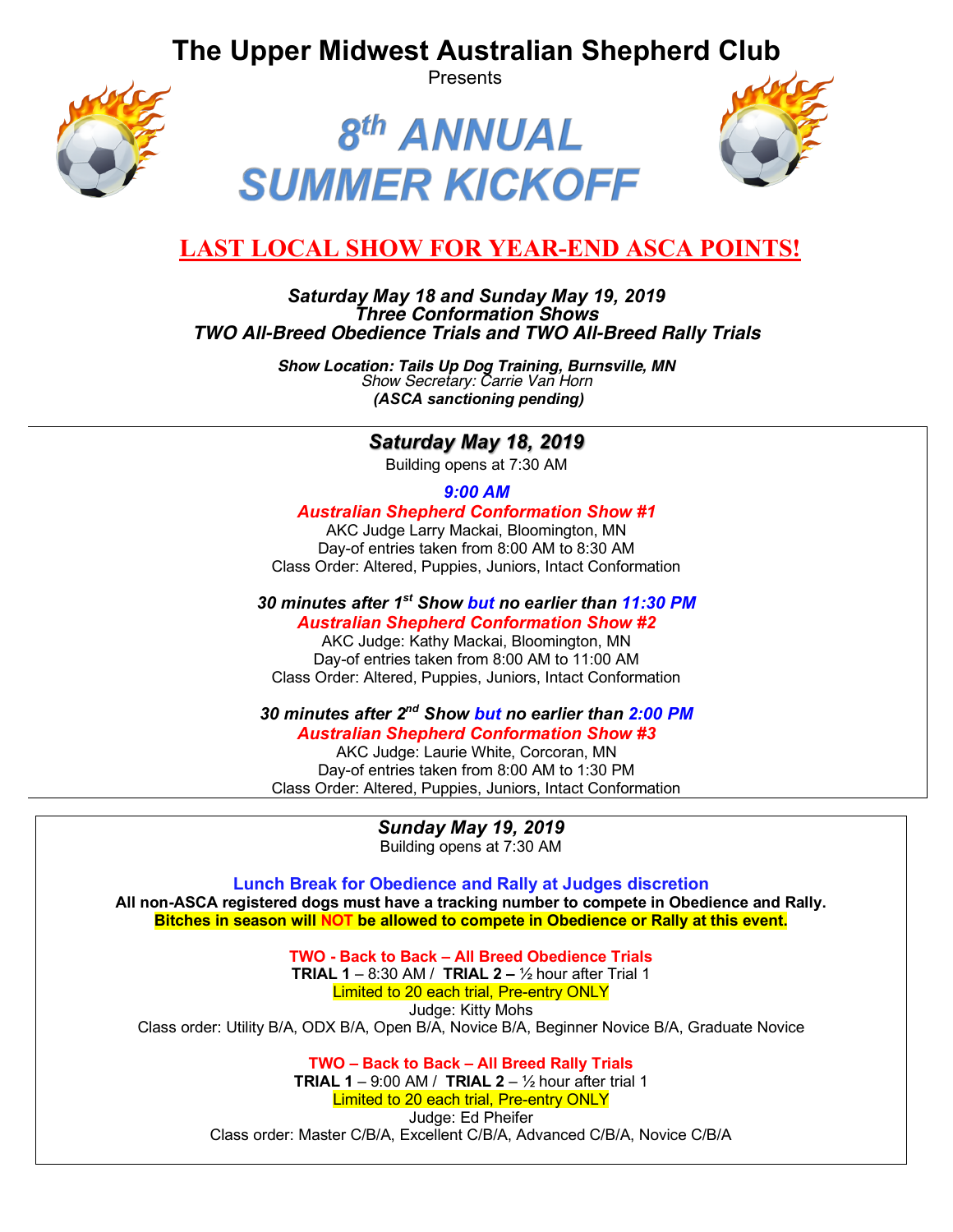# **ASCA Sanctioned Entry Information**

| Regular<br>Conformation<br><b>Classes</b> | Non-Regular<br><b>Puppy</b><br><b>Classes</b> | Junior<br><b>Handling</b><br><b>Classes</b> | <b>Conformation</b><br><b>Class Entry</b><br><b>Fees</b> | <b>Pre-Entry/Gate Entry</b> |         |
|-------------------------------------------|-----------------------------------------------|---------------------------------------------|----------------------------------------------------------|-----------------------------|---------|
| Divided by Sex                            | Divided by Sex                                |                                             |                                                          |                             |         |
| $6 - 9$ month                             | <b>PUPPY</b>                                  | Pee Wee $3 - 5$ years                       | Regular and Altered                                      | \$15.00                     | \$18.00 |
| $9 - 12$ month                            | $2 - 4$ months                                | Sub Junior $6 - 7$ years                    | Non-Regular                                              | 8.00                        | 10.00   |
| 12 - 15 month                             | $4 - 6$ months                                | Novice Junior $8 - 12$                      | Junior Handling                                          | 3.00                        | 5.00    |
| 15 - 18 month                             |                                               |                                             |                                                          |                             |         |
| <b>Novice</b>                             | <b>Best Puppy</b>                             | Novice Senior 13 - 17                       | Pee Wee Handling                                         | 1.00                        | 1.00    |
| American Bred                             |                                               | Open Junior 8 - 12                          |                                                          |                             |         |
| Bred by Exhibitor                         |                                               | Open Senior 13 - 17                         |                                                          |                             |         |
| Open Blue Merle                           |                                               | <b>Best Junior Handler</b>                  |                                                          |                             |         |
| Open Red Merle                            |                                               | Reserve Junior Handler                      |                                                          |                             |         |
| Open Black                                |                                               |                                             |                                                          |                             |         |
| Open Red                                  |                                               |                                             |                                                          |                             |         |
| Winners                                   |                                               |                                             |                                                          |                             |         |
| <b>Best of Breed</b>                      |                                               |                                             |                                                          |                             |         |

| <b>Conformation Pre-entry Package Pricing</b>                                                   |
|-------------------------------------------------------------------------------------------------|
| All 3 shows - Intact or Altered: \$40.00                                                        |
| All 3 shows - Non-regular puppies: \$20.00                                                      |
| All 3 shows - Juniors: \$8.00                                                                   |
| **Special Pre-Entry Obedience and Rally Package Pricing –                                       |
| <b>Enter all 4 Trials (2 Obedience, 2 Rally) -\$50.00</b>                                       |
| Pre-Entries are open as soon as flyer has been published but must be postmarked by May 13, 2019 |
| To receive pre-entry packaging price, your entries must be POSTMARKED by May 13, 2019           |
|                                                                                                 |

| <b>Regular Obedience</b><br><b>Classes</b><br><b>Optional Titling</b>                                                       | Non-Regular<br><b>Obedience</b><br><b>Classes</b> | <b>Obedience</b><br><b>Special</b><br><b>Awards</b>                                                                            | <b>Obedience</b><br><b>Class Entry</b><br>Fees                                                                                            | <b>Pre-Entry Only</b><br>postmarked by<br>May 13, 2019<br><b>Limited to 20 Entries</b> |  |
|-----------------------------------------------------------------------------------------------------------------------------|---------------------------------------------------|--------------------------------------------------------------------------------------------------------------------------------|-------------------------------------------------------------------------------------------------------------------------------------------|----------------------------------------------------------------------------------------|--|
| Utility B / A<br>Open ODX B / A<br>Open CDX B / A<br>Novice B / A<br><b>Beginner Novice B / A</b><br><b>Graduate Novice</b> |                                                   | High in Trial<br><b>High Scoring Aussie</b><br><b>High Scoring Other</b><br><b>High Combined</b><br><b>High Scoring Junior</b> | Regular / Opt Titling<br>2 <sup>nd</sup> Entry of same dog in<br>any class in SAME trial<br>(i.e. Open B and Utility<br>B in Trial $#1$ ) | \$15.00<br>8.00                                                                        |  |
| Regular<br>Rally<br><b>Classes</b>                                                                                          | Non-Regular<br>Rally<br><b>Classes</b>            | <b>Rally</b><br><b>Special</b><br><b>Awards</b>                                                                                | Rally<br><b>Class Entry</b><br><b>Fees</b>                                                                                                | <b>Pre-Entry Only</b><br>postmarked by<br>May 13, 2019<br><b>Limit to 20 Entries</b>   |  |
| Masters C/B/A<br>Excellent $C/B/A$<br>Advanced C / B / A<br>Novice $C/B/A$                                                  |                                                   | High in Trial<br><b>High Scoring Aussie</b><br><b>High Scoring Other</b><br><b>High Combined</b>                               | Regular Rally<br>2 <sup>nd</sup> Entry of same dog in<br>SAME trial (i.e. Masters<br>B/C and Excellent B/C                                | \$15.00<br>8.00                                                                        |  |

High Scoring Junior

in Trial#1)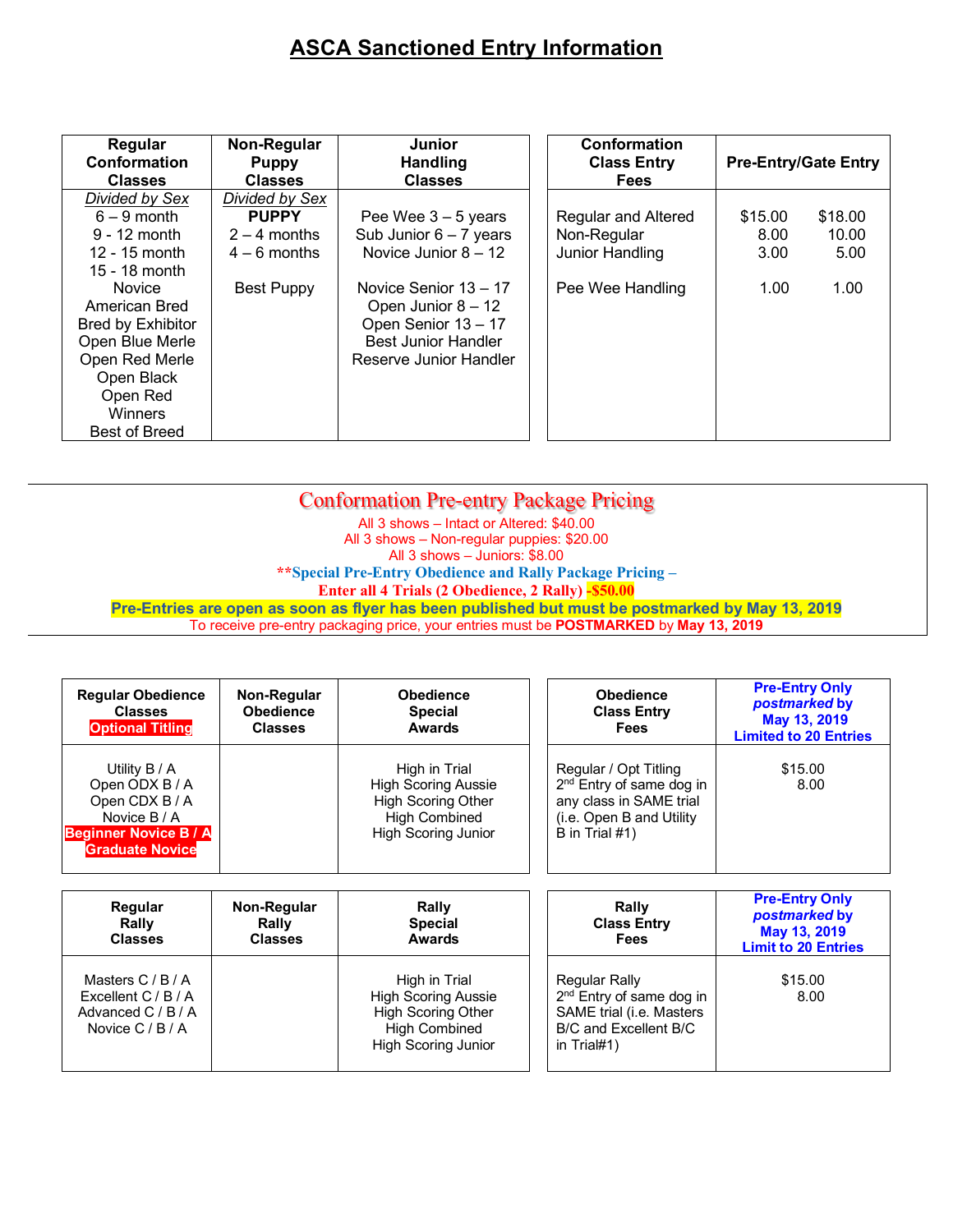Make checks payable to "UMASC" and send pre-entries *Postmarked* by **May 13, 2019** to the Show Secretary:

Carrie Van Horn 907 Lawson Ave E St Paul, MN 55106

For more information contact: Carrie Van Horn: at 651-207-4889, Email: mooncrest5@msn.com You may download ASCA entry forms by going to the ASCA website at http:/asca.org. http://www.asca.org/Portals/0/trackapp.pdf Click on **Forms and Rule Books** and look for **Conformation, Obedience or Rally Entry Forms**

#### **THANKS FOR CLEANING UP AFTER YOUR DOGS AND YOUR SET-UP.**

These events will be held under the current rules and regulations of ASCA.

The show will be held indoors on mats over cement.

There will **NOT** be a food booth. Fast food restaurants are nearby, on 12<sup>th</sup> Ave So and Nicollet Ave.

There will be NO electricity for RV amenities.

Show grounds will be available at 7:30 AM

A photographer MAY be available for win shots.

Conformation entries for each show shall close at the gate entry deadline, as stated on the front of the flyer, which will be prior to the judging of the first class of that show.

> Conformation Rosettes: BOBP, BOSP, BJH, RJH, (Altered and Intact) WD, WB, BOB, BOS, BOW Ribbons for 1<sup>st</sup> through 4<sup>th</sup>.

> > Veterinarian for emergency contact: Animal Emergency Care 14690 Pennock Avenue Apple Valley, MN 55124 952-953-3737

No entry shall be accepted from a dog or handler disqualified from the ASCA Conformation program; a dog or handler disqualified from all ASCA programs; or a person not in good standing with ASCA.

All dogs six months of age or over at the show site must have a current rabies vaccine certificate in their owners' possession.

All Australian Shepherds six months of age and older must be able to show proof of ASCA registration to be eligible for showing

Dogs showing threatening behavior will be subject to either disqualification or excusal, per the ASCA Dog Bite Policy. All UMASC investigations and appropriate forms will be forwarded on to the ASCA Business office. Dogs excused or disqualified under said policy, will be excused from the remainder of the events and asked to leave, without refund of entry fees.

> Dogs **appearing** to show clinical symptoms of distemper, infectious hepatitis, parvovirus, leptospirosis, kennel cough or other communicable diseases will be asked to leave the event, without refund of entry fees.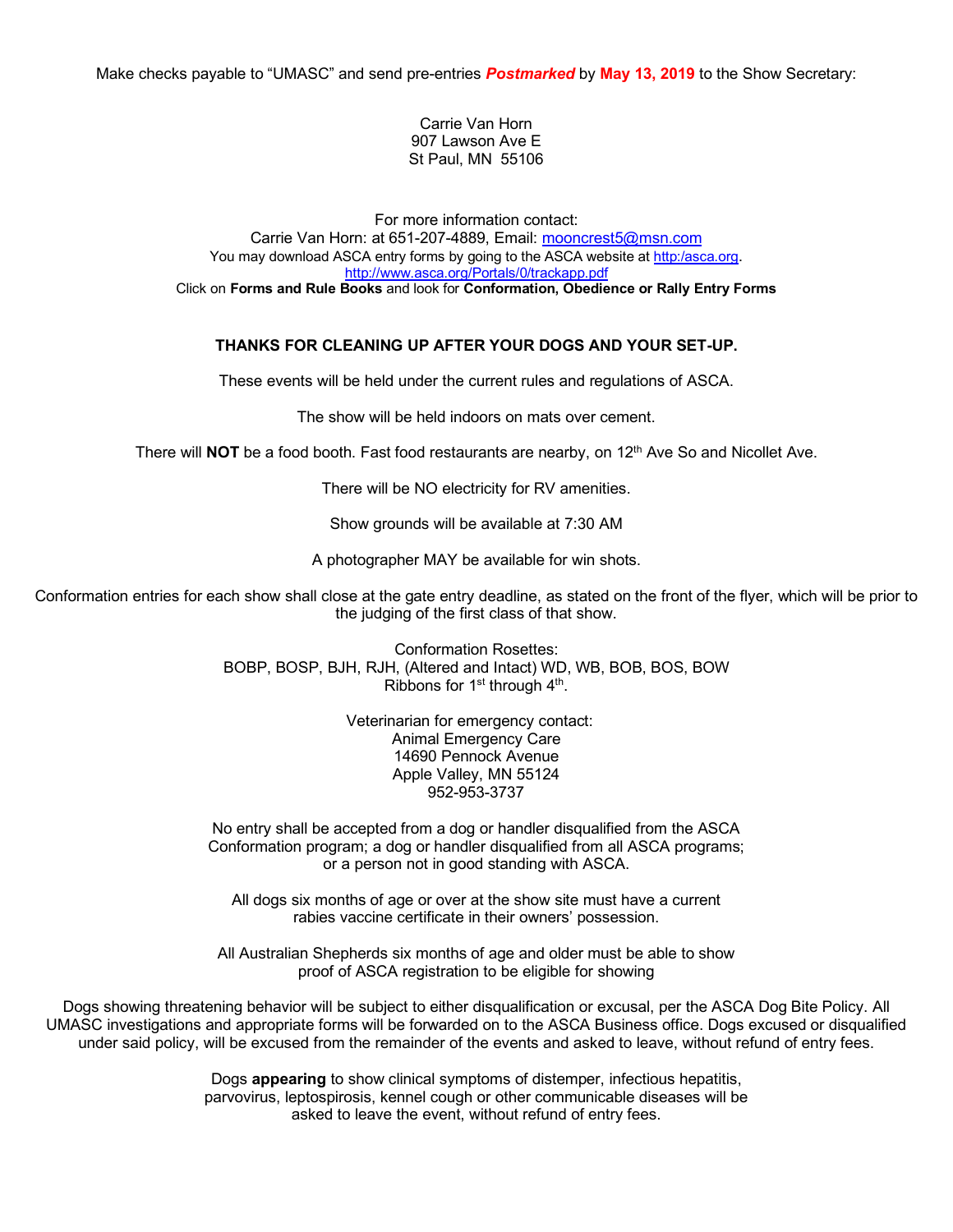

Tails Up Dog Training 680 Travelers Trail East Burnsville, MN 55337 952-895-6115 http://www.tailsupdogtraining.com/

Driving directions to show site: Take 35W to County Road 13-East exit, then follow County Road 13 to the stoplight at13 and Portland (Burnsville Senior High School is on the North side of 13). Turn right and go South on Portland to the first left turn into the parking lot.

Or, take Highway 77 (Cedar Avenue) to Cliff Road (County Road 32), then take Cliff Road West to the intersection of County Road 13. Take a left turn and go West on County Road 13 until you get to the light at Portland (Burnsville Senior High School on right). Turn left and go South on Portland to the first left turn into the parking lot.